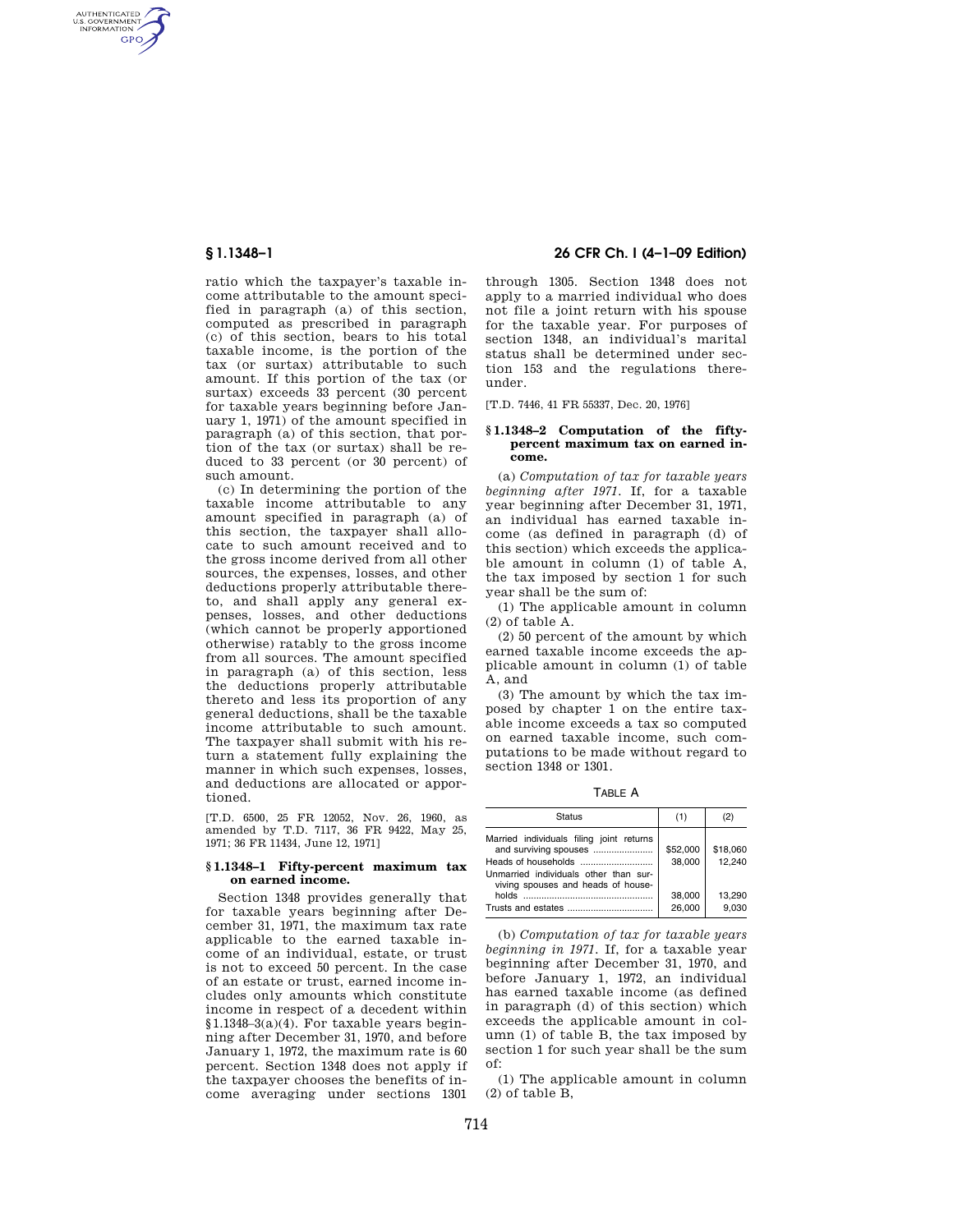#### **Internal Revenue Service, Treasury § 1.1348–2**

(2) 60 percent of the amount by which earned taxable income exceeds the applicable amount in column (1) of table B, and

(3) The amount by which the tax imposed by chapter 1 on the entire taxable income exceeds a tax so computed on earned taxable income, such computations to be made without regard to section 1348 or 1301.

TABLE B

| <b>Status</b>                                                                                                                             | (1)                           |                              |
|-------------------------------------------------------------------------------------------------------------------------------------------|-------------------------------|------------------------------|
| Married individuals filing joint returns<br>and surviving spouses<br>Unmarried individuals other than sur-<br>viving spouses and heads of | \$100,000<br>70.000<br>50,000 | \$45.180<br>30.260<br>20.190 |
|                                                                                                                                           | 50.000                        | 22.590                       |

(c) *Short taxable periods.* If a taxpayer is required under section  $443(a)(1)$  to make a return for a period of less than 12 months, the tax under section 1348 and this section shall be determined by placing his taxable income, earned net income, adjusted gross income, and items of tax preference on an annual basis in accordance with section 443 and the regulations thereunder. If a taxable year referred to in paragraph  $(d)(3)(i)(a)$  of this section is a period of less than 12 months for which a return is required under section  $443(a)(1)$ , the average described in such paragraph shall also be determined by placing the items of tax preference for such period on an annual basis in accordance with section 443 and the regulations thereunder. If a return for a period of less than 12 months is required under section 443(a)(3) for any taxable year referred to in paragraph  $(d)(3)(i)(a)$  of this section, section 1348 and this section shall not apply unless such period is reopened by the taxpayer as provided by section 6851(b).

(d) *Earned taxable income*—(1) *In general.* For purposes of section 1348 and this section, the term *earned taxable income* means the excess of (i) the portion of taxable income which, under subparagraph (2) of this paragraph, is attributable to earned net income over (ii) the tax preference offset (as defined in subparagraph (3) of this paragraph). For purposes of computing the alternative tax under section 1201, earned taxable income shall not exceed the ex-

cess of taxable income over 50 percent of the net capital gain (net section 1201 gain for taxable years beginning before January 1, 1977).

(2) *Taxable income attributable to earned net income.* The portion of taxable income which is attributable to earned net income shall be determined by multiplying taxable income by a fraction (not exceeding one), the numerator of which is earned net income, and the denominator of which is adjusted gross income. For purposes of this subparagraph the term *earned net income* means the excess of the total of earned income (as defined in §1.1343– (a)) over the total of any deductions which are required to be taken into account under section 62 in determining adjusted gross income and are properly allocable to or chargeable against earned income. Deductions are properly allocable to or chargeable against earned income if, and to the extent that, they are allowable in respect of expenses paid or incurred in connection with the production of earned income and have not been taken into account in determining the net profits of a trade or business in which both personal services and capital are material income producing factors (as defined in  $$1.1348-3(a)(3)$ . Except as otherwise provided, deductions properly allocable to or chargeable against earned income include:

(i) Deductions attributable to a trade or business from which earned income is derived, except that if less than all the gross income from a trade or business constitutes earned income, only a ratable portion of the deductions attributable to such trade or business is allowable in respect of expenses paid or incurred in connection with the production of earned income,

(ii) Deductions consisting of expenses paid or incurred in connection with the performance of services as an employee,

(iii) The deductions described in section 62(7) and allowable by sections 404 and 405(c),

(iv) The deduction allowable by section 217,

(v) The deduction allowable by section 1379(b)(3), and

(vi) A net operating loss deduction to the extent that the net operating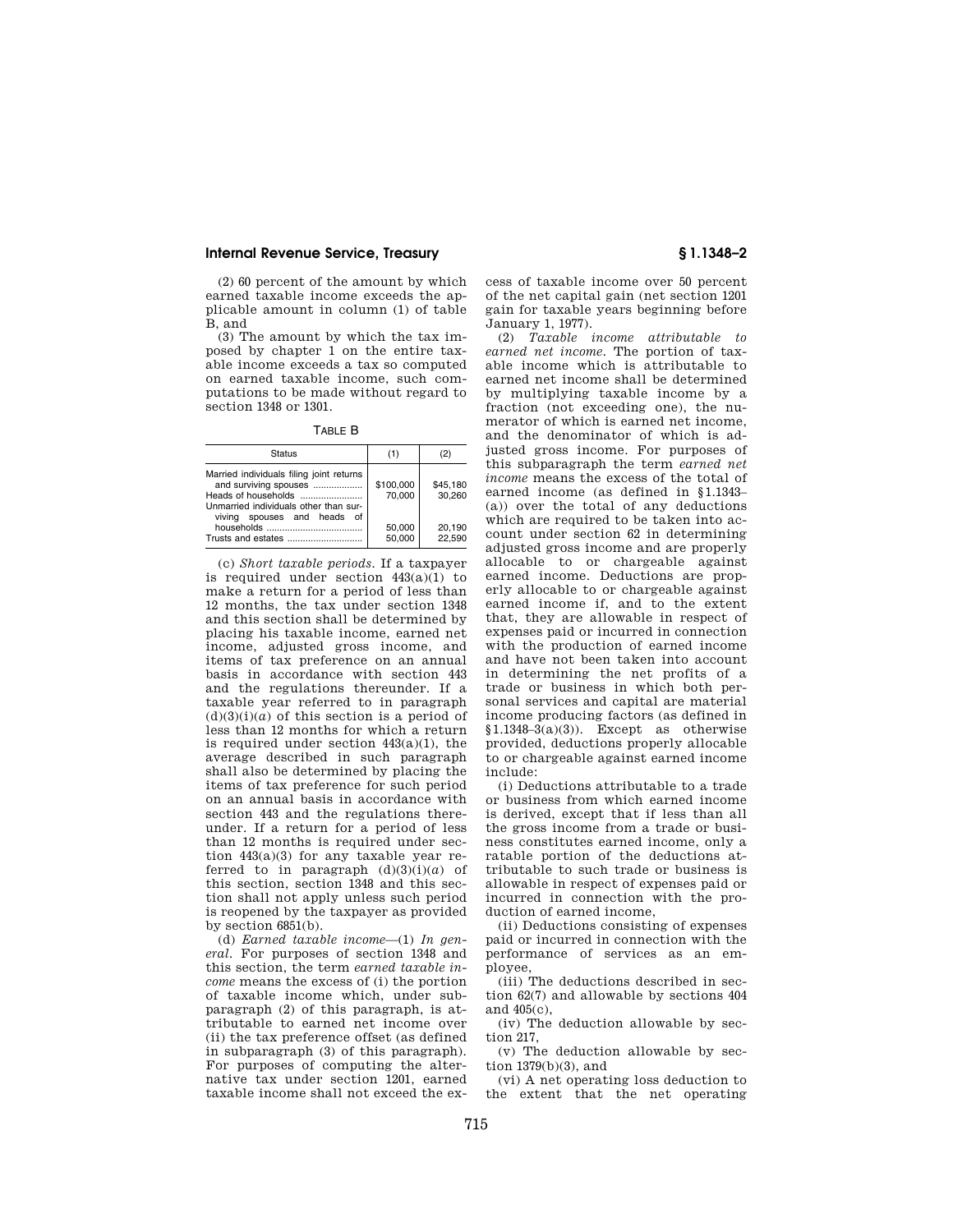losses carried to the taxable year are properly allocable to or chargeable against earned income.

A net operating loss carried to the taxable year is properly allocable to or chargeable against earned income in such year to the extent of the excess (if any) of the deductions for the loss year which are properly allocable to or chargeable against earned income and which are allowable under section 172(d) in determining a net operating loss, over the earned income for the loss year. If the excess described in the preceding sentence is less than the entire net operating loss, such excess and the balance of such loss shall be deemed to reduce taxable income ratably for any taxable year to which such loss may be carried. See examples (3) and (4) in subparagraph (4) of this paragraph.

(3) *Tax preference offset.* (i) For purposes of subparagraph (1) of this paragraph, the *tax preference offset* is the amount by which the greater of:

(A) The average of the taxpayer's items of tax preference for the taxable year and the four preceding taxable years, or

(B) The taxpayer's items of tax preference for the taxable year,

exceeds \$30,000.

(ii) The items of tax preference to be taken into account under subdivision (i) of this subparagraph for any taxable year shall be those items of tax preference referred to in section 57(a) and the regulations thereunder for the taxable year, but excluding any amount not taken into account in computing the tax under section 56(a) and the regulations thereunder for such taxable year. The items of tax preference to be taken into account by an individual for any taxable year in which such individual is or was a nonresident alien shall not include items of tax preference which are not effectively connected with the conduct of a trade or business within the United States.

(iii) Taxable years ending before January 1, 1970 shall not be included in computing the average described in subdivision  $(i)(A)$  of this subparagraph. Thus, for example, the tax preference offset for a taxable year ending on December 31, 1973, is the amount by which the average of the taxpayer's items of

# **§ 1.1348–2 26 CFR Ch. I (4–1–09 Edition)**

tax preference for 1970, 1971, 1972, and 1973, or the taxpayer's items of tax preference for 1973, whichever is greater, exceeds \$30,000. Taxable years during which the taxpayer was not in existence shall not be included in computing the average described in subdivision (i)(A) of this subparagraph. A fractional part of a year which is treated as a taxable year under sections  $441(b)$  and  $7701(a)(23)$  shall be treated as a taxable year for purposes of this section for special rules if a taxable year referred to in subdivision (i)(A) of this subparagraph is a period of less than 12 months for which a return is required under section 443(a)(1).

(iv) If for the current taxable year the taxpayer and his spouse (or the estate of such spouse) file a joint return together, the items of tax preference for a preceding taxable year taken into account under subdivision (i)(A) of this subparagraph shall be the sum of the items of tax preference of the taxpayer and his spouse for such preceding year even though a joint return was not, or could not have been, filed by the taxpayer and such spouse for such preceding taxable year. If for the current taxable year the taxpayer (A) is no longer married to a spouse to whom he was married for a preceding taxable year taken into account under subdivision (i)(A) of this subparagraph and files a return as a single person, head of household, or surviving spouse for such current taxable year, or (B) is married to a spouse other than the spouse to whom he was married for a preceding taxable year taken into account under subdivision (i)(A) of this subparagraph, his items of tax preference shall be computed as if he were not married during such preceding taxable year.

 $(v)$  The sum of the items of tax preference of an estate or trust shall, for purposes of this paragraph, be apportioned between the estate or trust and the beneficiary in the manner and to the extent provided by section  $58(c)(1)$ and the regulations thereunder.

(vi) If an item of gross income in respect of a decedent is includible in the gross income of a taxpayer and is treated as earned income in the hands of the taxpayer by reason of §1.1348–  $3(a)(4)$ , the items of tax preference for a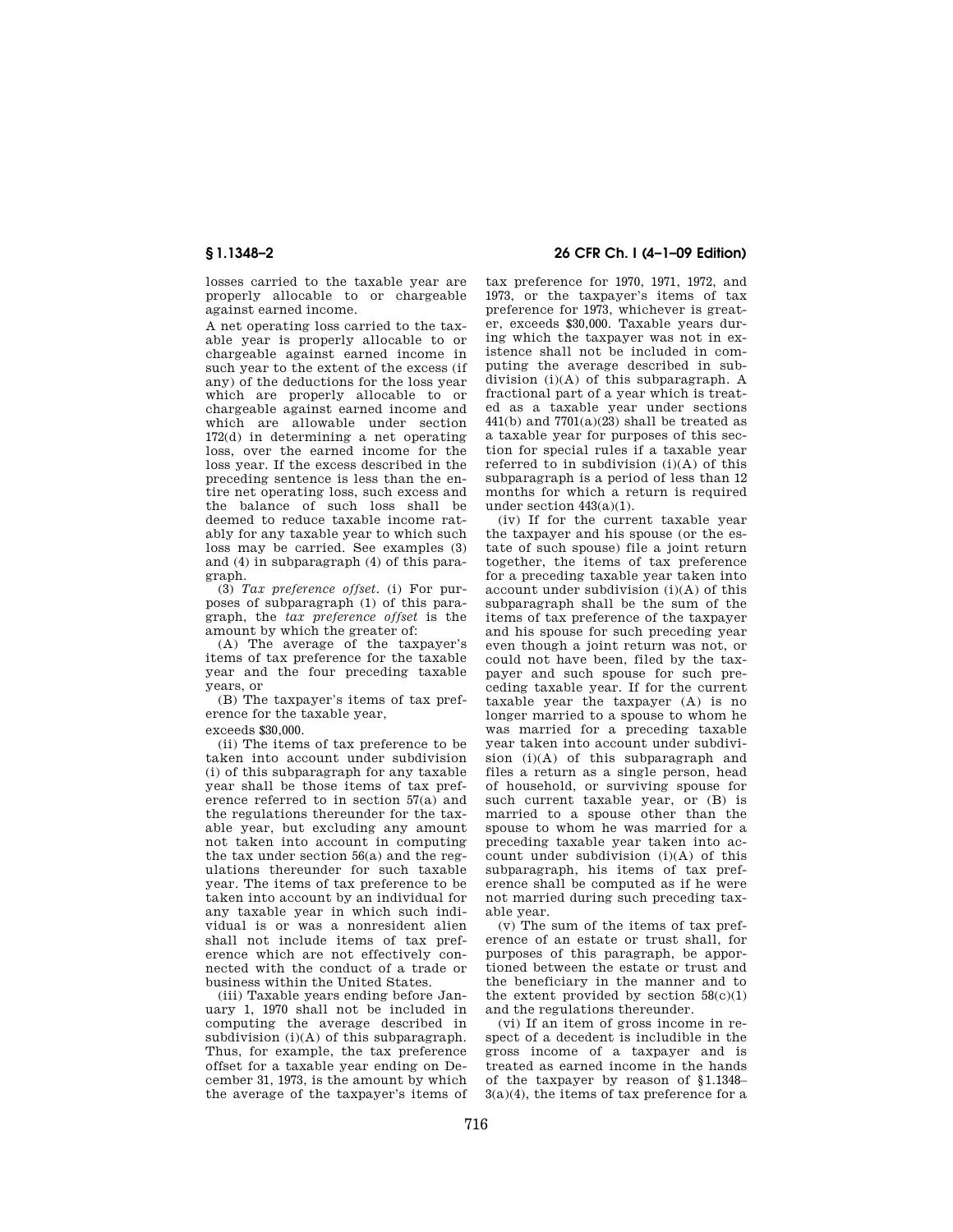### **Internal Revenue Service, Treasury § 1.1348–2**

taxable year taken into account under subdivision (i) of this subparagraph shall be the sum of the taxpayer's items of tax preference for such taxable year and the decedent's items of tax preference for any taxable year of the decedent (including a short taxable year described in section 441(b)(3)) which ends with or within such taxable year of the taxpayer. For purposes of this subdivision, if a taxpayer (such as the estate of the decedent or a testamentary trust created by the decedent) has not been in existence for the number of preceding taxable years specified in subdivision  $(i)(A)$  or  $(iii)$  of this subparagraph, the items of tax preference for preceding taxable years taken into account shall be the taxpayer's items of tax preference for each of its preceding taxable years plus the decedent's items of tax preference for that number of the most recent taxable years of the decedent ending prior to the taxpayer's earliest taxable year which, when added to the taxpayer's preceding taxable years, equals such number of preceding taxable years specified in subdivision  $(i)(A)$ , or  $(iii)$ . The increase, if any, in the taxpayer's tax preference offset computed under this subdivision shall not exceed the amount by which the taxpayer's taxable income attributable to earned net income, computed as provided in §1.1348–2(d)(2) and including the item of gross income in respect of a decedent, exceeds the taxpayer's taxable income attributable to earned net income computed without regard to such item of gross income.

(4) *Illustrations.* The provisions of this section may be illustrated by the following examples:

*Example 1.* (i) H and W, married calendaryear taxpayers filing a joint return, have the following items of income, deductions, and tax preference for 1976:

| (b) Dividends and interest             | \$155,000<br>60,000 |                     |
|----------------------------------------|---------------------|---------------------|
| (c) Deductible travel expenses of em-  | 215,000             |                     |
| ployee allocable to earned income      | 5.000               |                     |
| (e) Exemptions and itemized deductions |                     | \$210,000<br>38,000 |
|                                        |                     | 172,000             |

In addition, the taxpayers have tax preference items for 1976 of \$80,000 attributable

to the exercise of a qualified stock option and total tax preference items of \$300,000 for the years 1972 through 1975. Since the items of tax preference for 1976 exceed the average of the items of tax preference for the years 1972 through 1976, the tax preference offset for  $1976$  is  $$50,000$  ( $$80,000 - $30,000$ ).

(ii) H and W have earned taxable income of \$72,857 determined in the following manner:

|                                             | \$155,000 |
|---------------------------------------------|-----------|
| (b) Earned net income (\$155,000 - \$5,000) | 150.000   |
|                                             | 172.000   |
|                                             | 210,000   |
| (e) Taxable income attributable to          |           |
| earned net income:                          |           |
| $$172,000(c) \times ($150,000(b)$ /         |           |
| \$122.857<br>\$210,000(d)                   |           |
| 50.000<br>(f) Tax preference offset         |           |
|                                             |           |
|                                             | 72.857    |

(iii) The tax imposed by section 1 is \$90,938, determined pursuant to section 1348 in the following manner:

|          |        | (a) Applicable amount from col. (2) of table A,    |  |
|----------|--------|----------------------------------------------------|--|
| \$18,060 |        |                                                    |  |
|          |        | (b) 50 pct of amount by which \$72,857 (earned     |  |
|          |        | taxable income) exceeds \$52,000 (applicable       |  |
| 10.429   |        | amount from col. (1) of table A, $§ 1.1348-2(a)$ . |  |
|          |        | (c) Tax computed under section 1 on                |  |
|          |        | \$172,000 (taxable income)  \$91,740               |  |
|          |        | (d) Tax computed under section 1 on                |  |
|          | 29.291 | \$72,857 (earned taxable income)                   |  |
|          |        |                                                    |  |

|                                            | 962,449 |
|--------------------------------------------|---------|
| (f) Tax (total of items (a), (b), and (e)) | 90.938  |

*Example 2.* (i) H and W, married calendaryear taxpayers filing a joint return, have the following items of income, deductions, and tax preference for 1976:

|                                                              | \$210,000 |         |
|--------------------------------------------------------------|-----------|---------|
| (b) Dividends and interest                                   | 20,000    |         |
| (c) Net long-term capital gains                              | 100,000   |         |
| Total ………………………………<br>(d) Sec. 1202 deduction $(1/2)$ of net | 330,000   |         |
| long-term capital gains)                                     | 50.000    |         |
| (a) Adjusted ares income                                     |           | mn nac2 |

|                                        | webu.bou |
|----------------------------------------|----------|
| (f) Exemptions and itemized deductions | 40.000   |
|                                        | 240.000  |

The taxpayers' tax preference item for 1976 is one-half of the net long-term capital gains of \$100,000, or \$50,000. The taxpayers have no items of tax preference for the years 1972 through 1975. Accordingly, their tax preference offset for 1976 is \$20,000 offset  $(\$50,000 - \$30,000)$ . (ii) H and W have earned taxable income of

| \$160,000, determined in the following manner:    |           |
|---------------------------------------------------|-----------|
|                                                   | \$210,000 |
|                                                   | 240.000   |
|                                                   | 280,000   |
| (d) Taxable income attributable to earned net in- |           |
| come:                                             |           |
| $$240,000(b) \times ($210,000(a)$                 |           |
| / \$280,000(c))<br>180.000                        |           |

(e) Tax preference offset ................... \$20,000 (f) Earned taxable income ..................................... \$160,000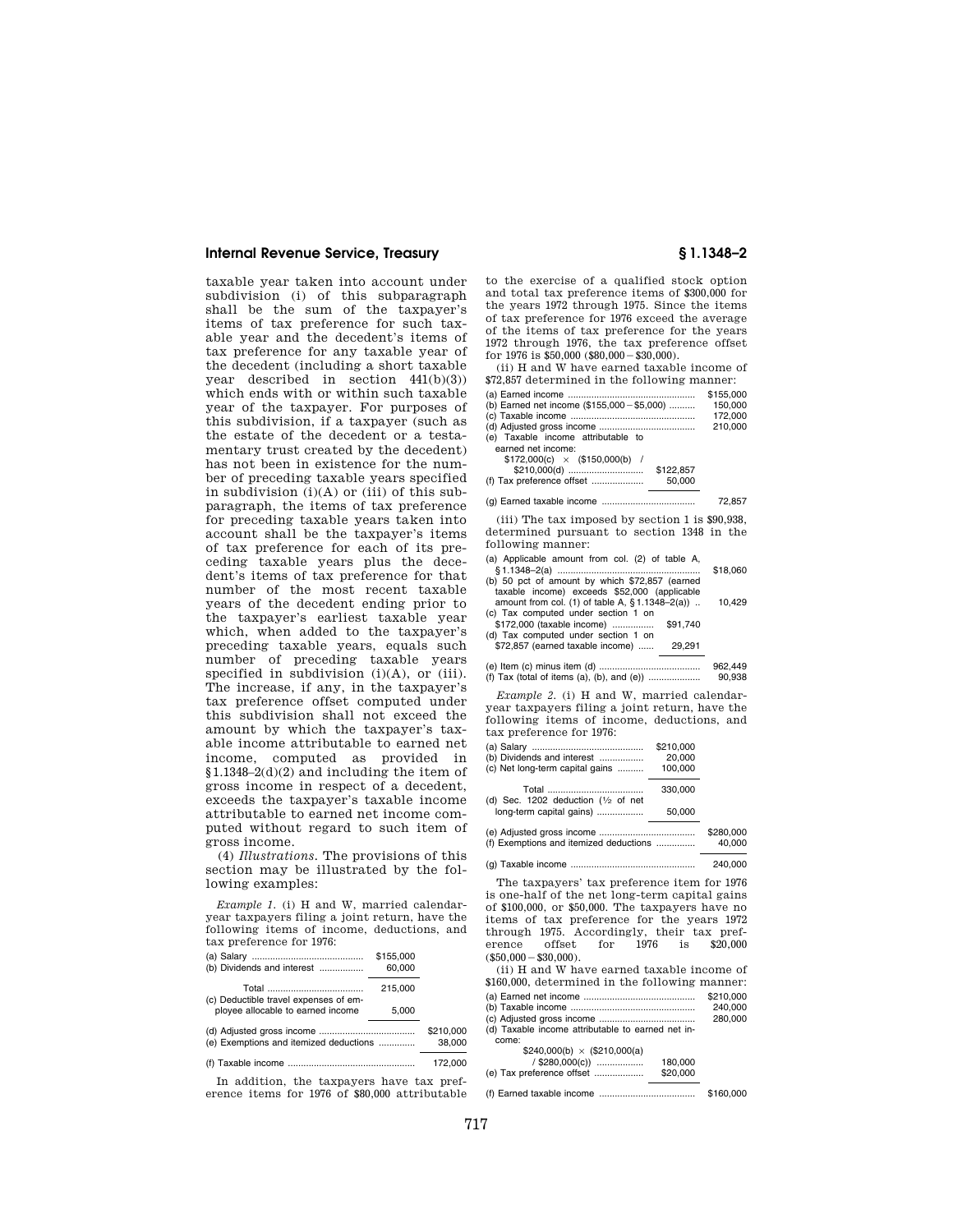(iii) The tax imposed by section 1 is \$122,560, determined pursuant to section 1348 in the following manner:

- (a) Applicable amount from col. (2) of table A,  $$1,1348-2(a)$
- § 1.1348–2(a) ..................................................... \$18,060 (b) 50 pct of amount by which \$160,000 (earned

| 54.000 |
|--------|
|        |
|        |
|        |
|        |
|        |
|        |
|        |
|        |
|        |
|        |

| (20 pc) or subsection (u) gain<br>of \$50,000)<br>$(3)$ Tax under section $1201(b)(3)$<br>(tax under section 1 on<br>\$240,000 (taxable income)<br>less tax under section 1 on<br>\$215,000 (amount subject to<br>tax under section 1201(b)(1)<br>plus 50 pct of subsection (d)<br>qain)) (\$138,980 - \$121,480) | 12,500<br>17.500 |
|-------------------------------------------------------------------------------------------------------------------------------------------------------------------------------------------------------------------------------------------------------------------------------------------------------------------|------------------|
|                                                                                                                                                                                                                                                                                                                   | 134.080          |
| (d) Tax computed under section 1 on<br>\$160,000 (earned taxable income)                                                                                                                                                                                                                                          | 83.580           |
|                                                                                                                                                                                                                                                                                                                   |                  |

(e) Item (c) through item (d) .................................. 50,500

(f) Tax (total of items (a), (b), and (e)) .................. \$122,560

*Example 3.* (i) A, an unmarried calendar year taxpayer engaged in the practice of law, has the following items of income and deductions for 1973 and 1976:

|                                                | 1973      | 1976      |
|------------------------------------------------|-----------|-----------|
| Gross income from law practice                 | \$240,000 | \$100,000 |
|                                                | 60.000    | 20.000    |
| Expense paid in law practice                   | 50.000    | 160.000   |
| Investment interest                            | 30.000    | 10.000    |
| Casualty loss on personal residence (amount in |           |           |
|                                                |           | 50.000    |

(ii) For 1976, A's deductions exceed his gross income, and his taxable income is therefore zero. In addition, A has a net operating loss of \$100,000 (i.e., the excess of his deductions of \$220,000 over his gross income of \$120,000), which may be carried back to 1973. In computing his taxable income and earned taxable income for 1973, \$60,000 (i.e., the excess of the expenses paid in A's law practice of \$160,000, over his gross income from his law practice of \$100,000) of the net operating loss deduction is properly allocable to or chargeable against earned income.

(iii) A's recomputed taxable income and earned taxable income for 1973 are \$119,250 and \$103,350 respectively, determined in the following manner:

| Gross income $(\$240,000 + \$60,000)$           | \$300.000 |
|-------------------------------------------------|-----------|
| Adjusted gross income $(\$300,000 - \$50,000 -$ |           |
|                                                 | 150,000   |
| Taxable income $(\$150,000 - \$30,000 - \$750)$ | 119.250   |
| Earned net income $(\$240,000 - \$50,000 -$     |           |
|                                                 | 130.000   |

# **§ 1.1348–2 26 CFR Ch. I (4–1–09 Edition)**

Earned taxable income (\$130,000 / \$150,000 × \$119,250) ........................................................... \$103,350

*Example 4.* The facts are the same as in example (3) except that A's gross income from his law practice for 1973 is \$40,000. Thus, for 1973, A's deductions (including the net operating loss deduction) exceed his gross income, and his recomputed taxable income is therefore zero. The taxable income subtracted from the net operating loss to determine the carryback to 1974 is \$20,000 (i.e.,  $$40,000 + $60,000 - $50,000 - $30,000$ , and thus the net operating loss carryback to 1974 is  $$20,000$  (i.e.,  $$40,000 + $60,000 - $50,000 - $30,000$ ), and thus the net operating loss carryback from 1976 to 1974 is \$80,000 (i.e.,  $$100,000 - $20,000$ . Of this amount,  $$48,000$  $(880.000 \times 560.000$  (the excess of the expenses paid in 1976 in A's law practice over his gross income from his law practice)  $\div$  \$100,000 (A's net operating loss for 1976)]) is properly allocable to or chargeable against earned income, and must be taken into account in recomputing A's taxable income and earned taxable income for 1974.

*Example 5.* A, an unmarried calendar year taxpayer, receives a salary of \$80,000 from Corporation X in 1975 and also owns and operates a laundry in which both his capital and services are material income producing factors. A incurs no section 62 expenses with respect to the salary income. In 1975 the laundry, a sole proprietorship, has gross income of \$100,000 and business expenses deductible under section 62 of \$80,000. A reasonable allowance as compensation for A's personal services rendered by him in his laundry business would be \$12,000. The net profits of the laundry business were \$20,000.

A's earned income from the laundry business is limited to \$6,000 (30 percent of \$20,000).<br>A's total earned income is \$36,000 A's total earned income is (\$80,000+\$60,000). Since the section 62 deductions of the laundry business have already been taken into account in computing net profits, they are not again taken into account in computing earned net income. Accordingly, A's earned net income for 1975 is \$86,000.

*Example 6.* The facts are the same as example (5) except that the gross income of the laundry is \$130,000 and the net profits from the laundry are \$50,000. A's earned income from the laundry is \$12,000. Even though the 30-percent-of-net profits limitation has not resulted in a reduction of A's earned income from the laundry, the expenses deducted in computing net profits do not reduce earned income. Accordingly, both the earned income and the earned net income of A for 1975 are \$92,000.

*Example 7.* The facts are the same as example (5) except that the gross income of the laundry is \$60,000 and the laundry has a net loss of \$20,000. A's earned income from the laundry is \$12,000. Since the laundry does not have net profits, the expenses of the laundry